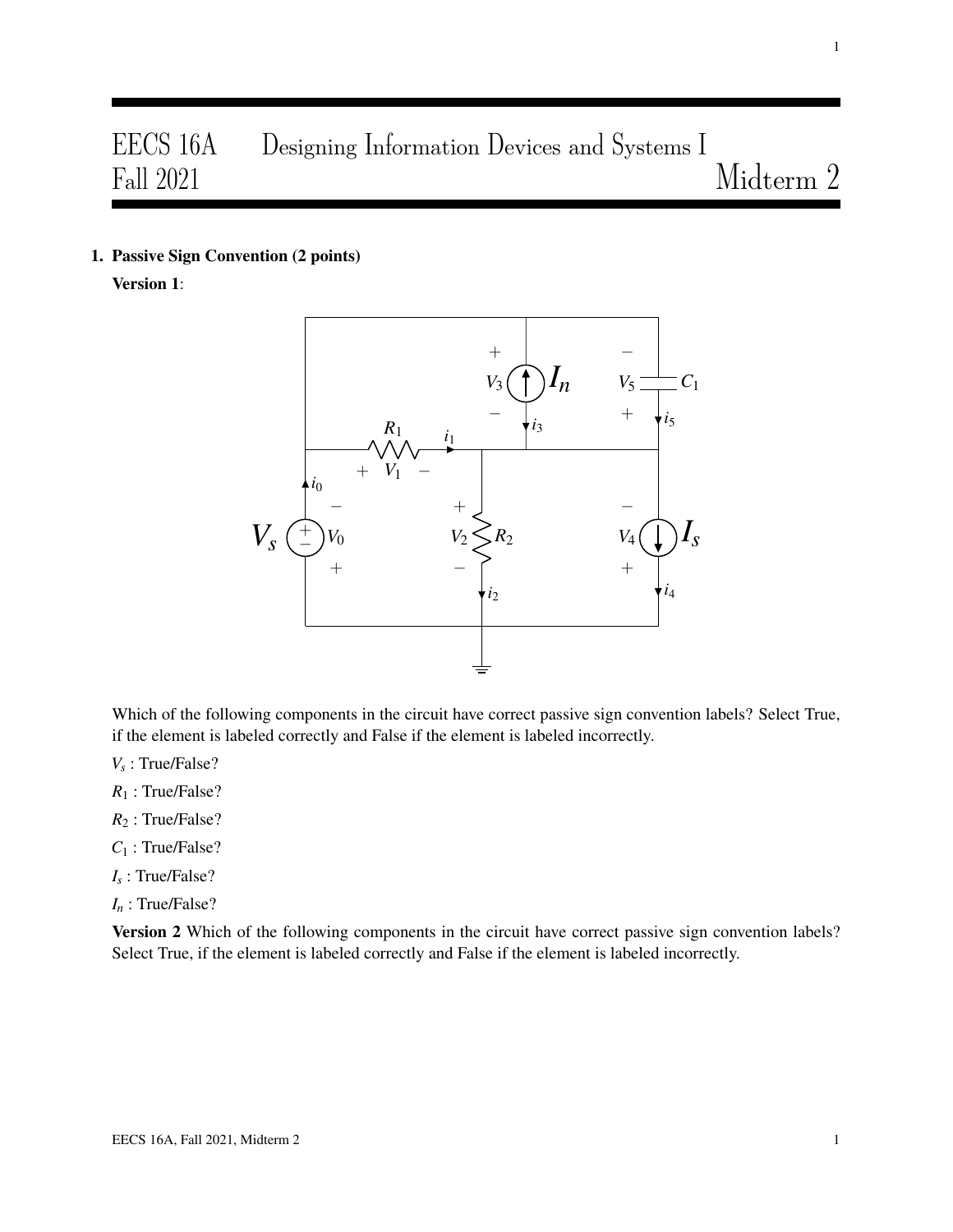

- *Vs* : True/False?
- *R*<sup>1</sup> : True/False?
- *R*<sup>2</sup> : True/False?
- *C*<sup>1</sup> : True/False?
- *Is* : True/False?
- *I<sup>n</sup>* : True/False?
- 2. Kirchoff's Laws (3 points)



Version 1: Based on the circiut schematics above, which of the following equations are valid according to the Kirchoff's Laws? Select True if the equation is valid and False if the equation is not valid.

 $V_0 = -V_2 - V_3$ : True/False?  $I_0 - I_1 = 0$ : True/False?  $V_0 + V_1 + V_3 = 0$ : True/False?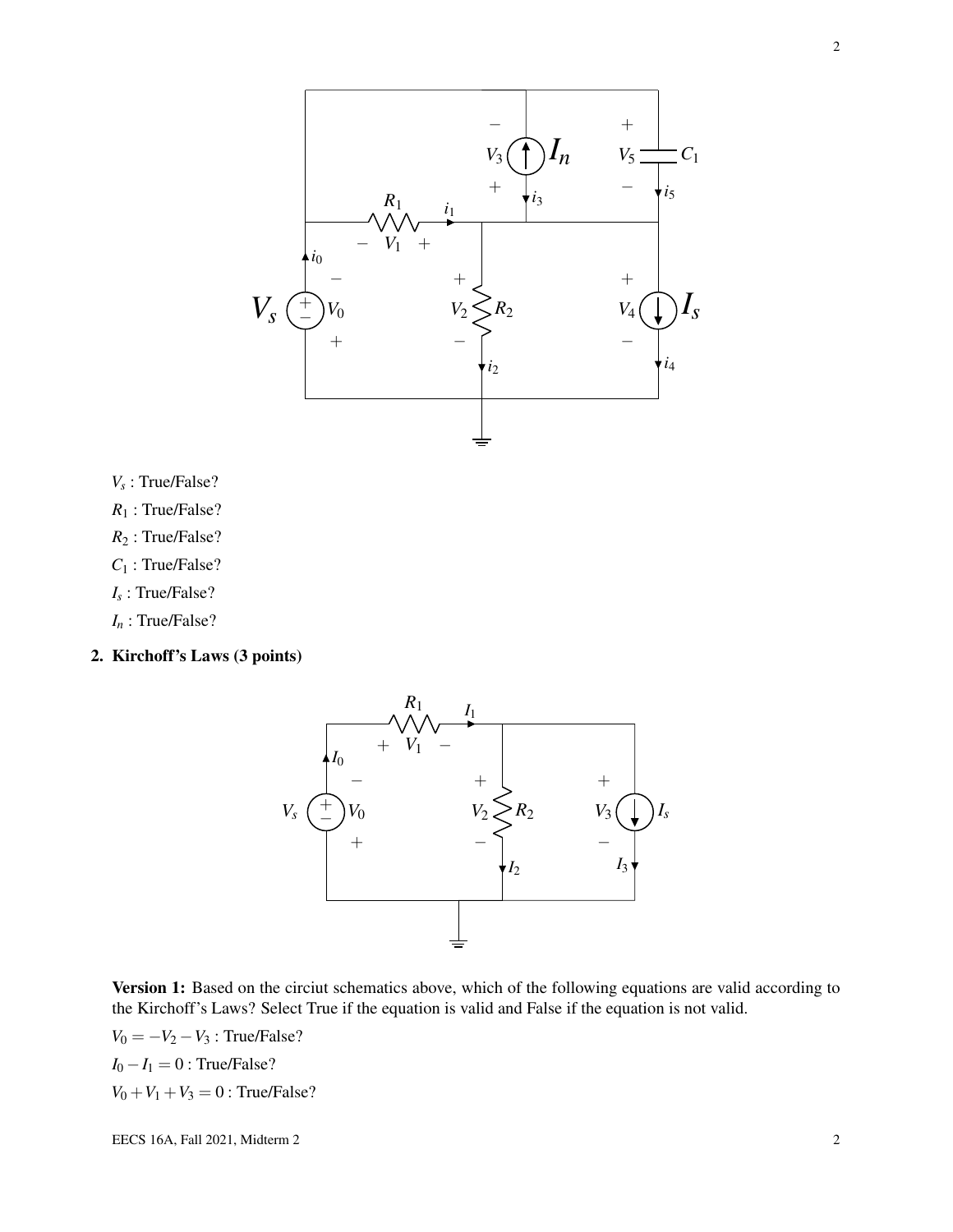$V_0 + V_1 = V_2$ : True/False?  $I_2 = I_3$ : True/False?  $I_2 + I_3 = I_0$ : True/False?

Version 2: Based on the above circuit schematics, which of the following equations are valid according to the Kirchoff's Laws? Select True if the equation is valid and False if the equation is not.

 $V_0 = -V_1 - V_2$ : True/False?  $I_0 + I_1 = 0$ : True/False?  $V_0 + V_2 + V_3 = 0$ : True/False?  $V_0 + V_1 = V_3$ : True/False?  $I_2 = I_3$ : True/False?  $I_2 + I_3 = I_1$ : True/False?

# 3. Resistive 2D Touchdscreen (1) (3 points)



**Version 1:** Given the above circuit, find node voltages at the given nodes  $u_1$ ,  $u_2$ , and  $u_3$  where all resistors have resistance  $R = 500\Omega$  and  $V_s = 5V$ .

Version 2: Given the above circuit, find node voltages at the given nodes  $u_1$ ,  $u_2$ , and  $u_3$  where all resistors have resistance  $R = 500\Omega$  and  $V_s = 10V$ .

Version 3: Given the above circuit, find node voltages at the given nodes  $u_1$ ,  $u_2$ , and  $u_3$  where all resistors have resistance  $R = 400\Omega$  and  $V_s = 16V$ .

4. Resistive 2D Touchscreen (2) (4 points)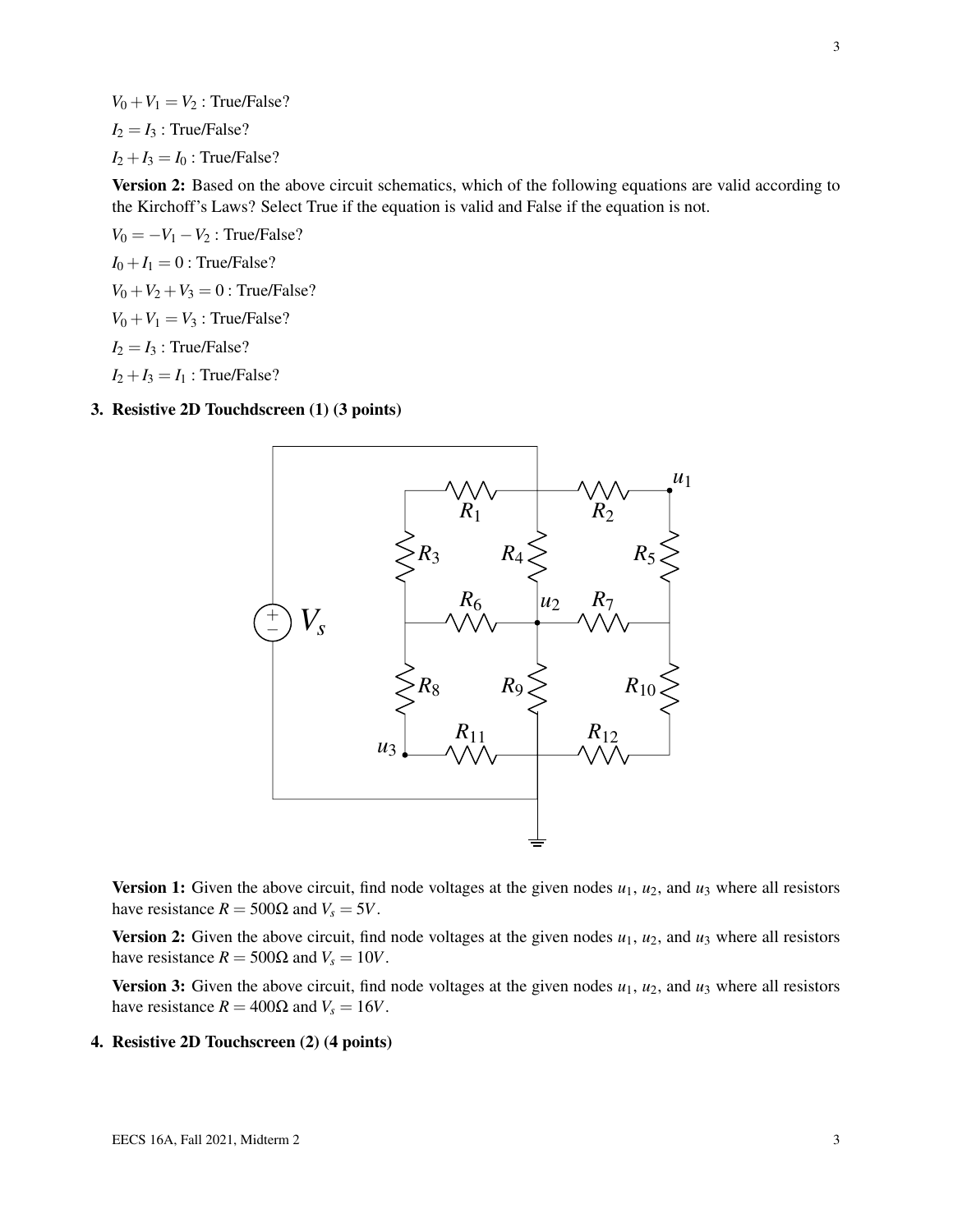

Using the above circuit schematics, indicate which node voltages, if any, will change if the value of the given resistor is changed.

Version 1: By default, every resistor has the same resistance  $R = 500 Ω$ .  $V_s = 5V$ .

Version 2: By default, every resistor has the same resistance  $R = 600Ω$ .  $V_s = 4V$ .

Version 3: By default, every resistor has the same resistance  $R = 700 \Omega$ .  $V_s = 8V$ .

For each response, select a combination of the following values:  $u_1, u_2, u_3$ , None. For example, if  $u_1$  and  $u_2$ change, select "*u*1, *u*2". And if the node voltages are unchanged then you can select None.

- (a) Version 1: $R_6$  is changed to  $R = 1000 \Omega$ , all others stay at  $R = 500 \Omega$ . Version 2: $R_6$  is changed to  $R = 1200 \Omega$ , all others stay at  $R = 600 \Omega$ . **Version 3:***R*<sub>6</sub> is changed to *R* = 1400 Ω, all others stay at *R* = 700 Ω.
- (b) Version 1:  $R_2$  is changed to  $R = 1000 \Omega$ ,  $R_5 = 0 \Omega$ , all others stay at  $R = 500 \Omega$ . Version 2:  $R_2$  is changed to  $R = 1200 \Omega$ ,  $R_5 = 0 \Omega$ , all others stay at  $R = 600 \Omega$ . Version 3:  $R_2$  is changed to  $R = 1400 \Omega$ ,  $R_5 = 0 \Omega$ , all others stay at  $R = 700 \Omega$ .
- (c) Version 1:  $R_1$  is changed to  $R = 1000 \Omega$ ,  $R_2 = 1000 \Omega$ ,  $R_3 = R_5 = 0 \Omega$ , and all others stay at  $R = 500 \Omega$ . Version 2: *R*<sub>1</sub> is changed to  $R = 1200 \Omega$ ,  $R_2 = 1200 \Omega$ ,  $R_3 = R_5 = 0 \Omega$ , and all others stay at  $R = 600 \Omega$ . Version 3:  $R_1$  is changed to  $R = 1400 \Omega$ ,  $R_2 = 1400 \Omega$ ,  $R_3 = R_5 = 0 \Omega$ , and all others stay at  $R = 700 \Omega$ .
- (d) Version 1:  $R_4$  is changed to  $R = 1000 \Omega$ , and all others stay at  $R = 500 \Omega$ . **Version 2:**  $R_4$  is changed to  $R = 1200 \Omega$ , and all others stay at  $R = 600 \Omega$ . **Version 3:**  $R_4$  is changed to  $R = 1400 \Omega$ , and all others stay at  $R = 700 \Omega$ .

### 5. Resistor Equivalence (1) (2 points)

Choose the equivalent circuit to circuit 1, options A-E show potential simplified equivalent circuits.

Circuit 1 is equivalent to

Circuit 1: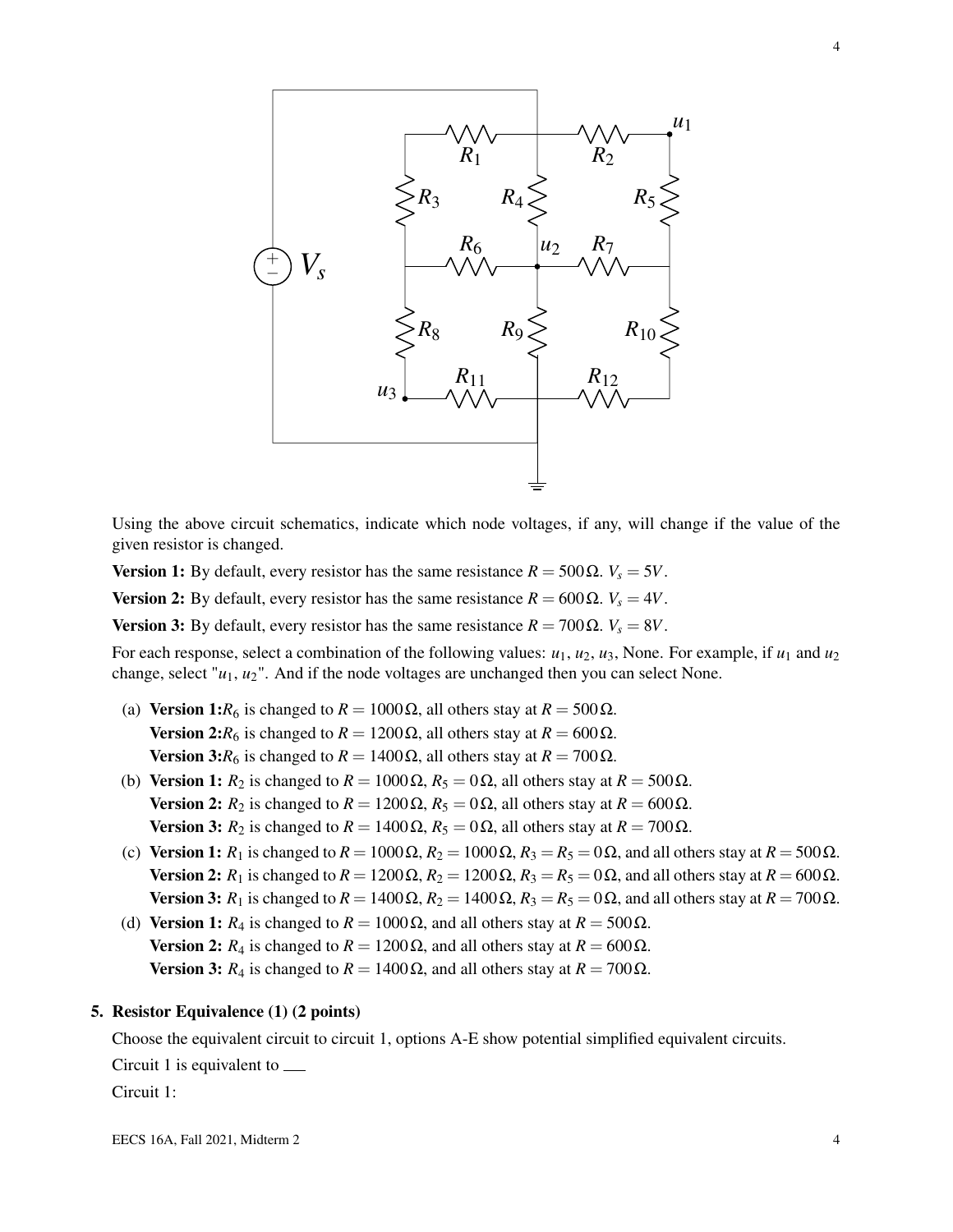

### Version 1:

A:



B:



C:



D:



E:



# 6. Resistor Equivalence (2) (2 points)

Version 1: The value of R for this question is 15*k*Ω.

Version 2: The value of R for this question is 10*k*Ω.

Version 3: The value of R for this question is 25*k*Ω.

The equivalent resistance of this circuit between nodes a and b is *k*Ω.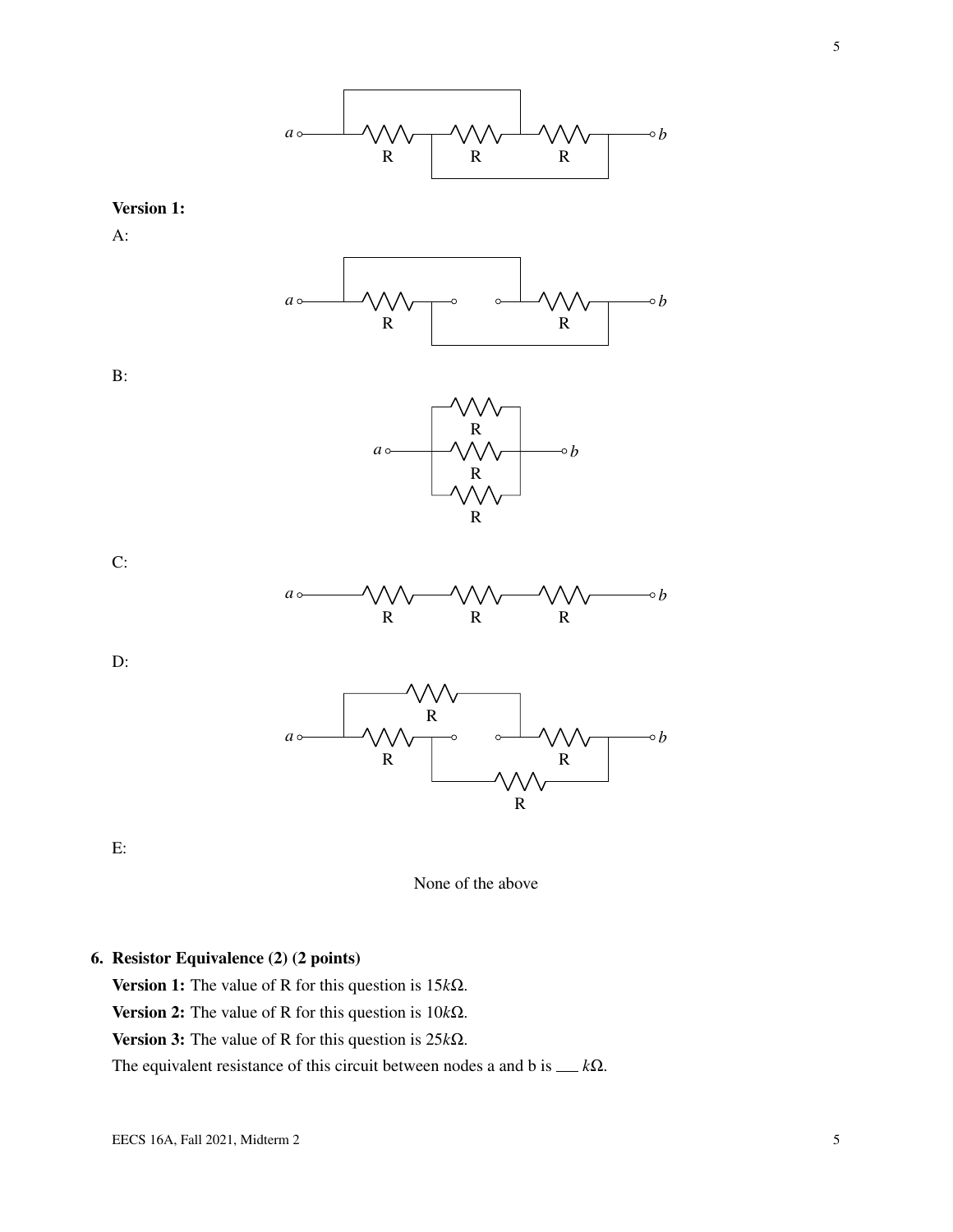

# 7. Capacitance Equivalence (2 points)

Calculate the equivalent capacitance of the following circuit between nodes a and b given the corresponding capacitance.

Version 1: Assuming that the capacitance values are  $C_0=35\,\mu\text{F}$  and  $C_1=C_2=10\,\mu\text{F}$ .

Version 2: Assuming that the capacitance values are  $C_0=15\mu$ F and  $C_1=C_2=20\mu$ F.

Version 3: Assuming that the capacitance values are  $C_0=10\mu F$  and  $C_1=C_2=20\mu F$ .



The following diagram is related to the next two questions. A micro-electromechanical systems (MEMS) accelerometer can be modeled as two plates–a fixed plate and a moving plate–connected by a spring, shown below. As acceleration changes, the force exerted on the moving plate changes, and the distance between the plates also changes. We can detect this physical change in distance by measuring the capacitance between the two plates. You can assume that  $\varepsilon = \varepsilon_0$  where  $\varepsilon_0$  is the permittivity of free space.

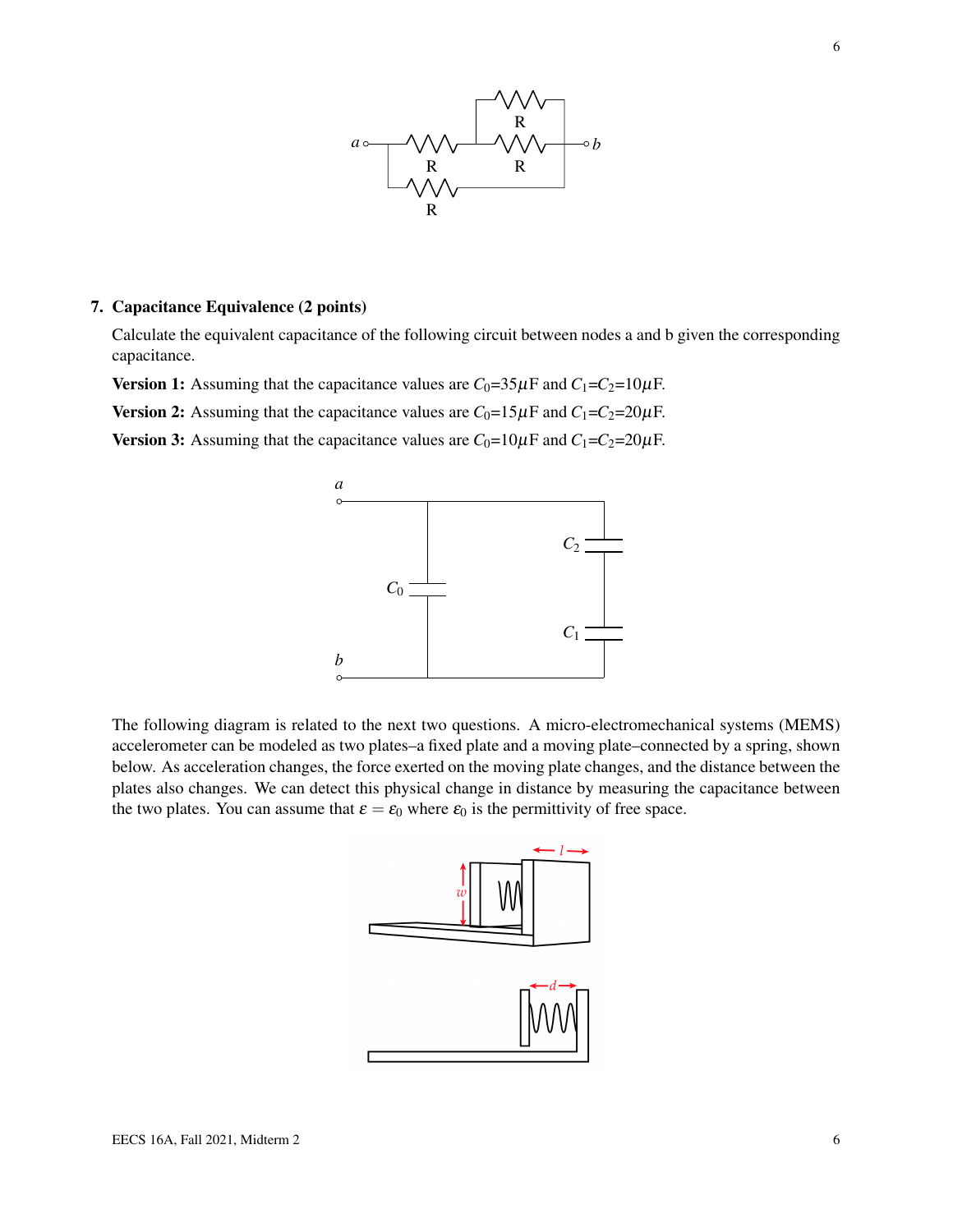### 8. Accelerometer - Physical Capacitors (2 points)

At 0g acceleration, the two plates have distance  $d = d_0$  between them. What is the capacitance between the two accelerometer plates?

### 9. Accelerometer - Physical Capacitors (2 points)

Version 1: At 1g acceleration, the two plates have distance  $d = 2d_0$  between them. How does the capacitance change from the 0g case?

**Version 2:** At 1g acceleration, the two plates have distance  $d = 4d_0$  between them. How does the capacitance change from the 0g case?

**Version 3:** At 1g acceleration, the two plates have distance  $d = 0.5d_0$  between them. How does the capacitance change from the 0g case?

### 10. Physical Resistors (3 points)

**Version 1:** Using the rectangular prism  $(h = 1$ mm,  $w = 4$ mm,  $l = 10$ mm) made using carbon film ( $\rho =$  $50 \times 10^{-4} \Omega$ m) as a resistor, measuring the resistance across which two opposing faces of the prism will result in  $R = 2\Omega$ ? Note that mm =  $10^{-3}$ m.

**Version 2:** Using the rectangular prism  $(h = 1$ mm,  $w = 4$ mm,  $l = 10$ mm) made using carbon film ( $\rho =$  $50 \times 10^{-4} \Omega$ m) as a resistor, measuring the resistance across which two opposing faces of the prism will result in  $R = 12.5\Omega$ ? Note that mm =  $10^{-3}$ m.

**Version 3:** Using the rectangular prism  $(h = 1$ mm,  $w = 4$ mm,  $l = 10$ mm) made using carbon film ( $\rho =$  $50 \times 10^{-4} \Omega$ m) as a resistor, measuring the resistance across which two opposing faces of the prism will result in  $R = 0.125\Omega$ ? Note that mm =  $10^{-3}$ m.

**Version 4:** Using the rectangular prism  $(h = 1$ mm,  $w = 4$ mm,  $l = 10$ mm) made using carbon film ( $\rho =$  $50 \times 10^{-4} \Omega$ m) as a resistor, measuring the resistance across which two opposing faces of the prism will result in  $R = 5\Omega$ ? Note that mm =  $10^{-3}$ m.



# 11. Charge Sharing 1 (2 points)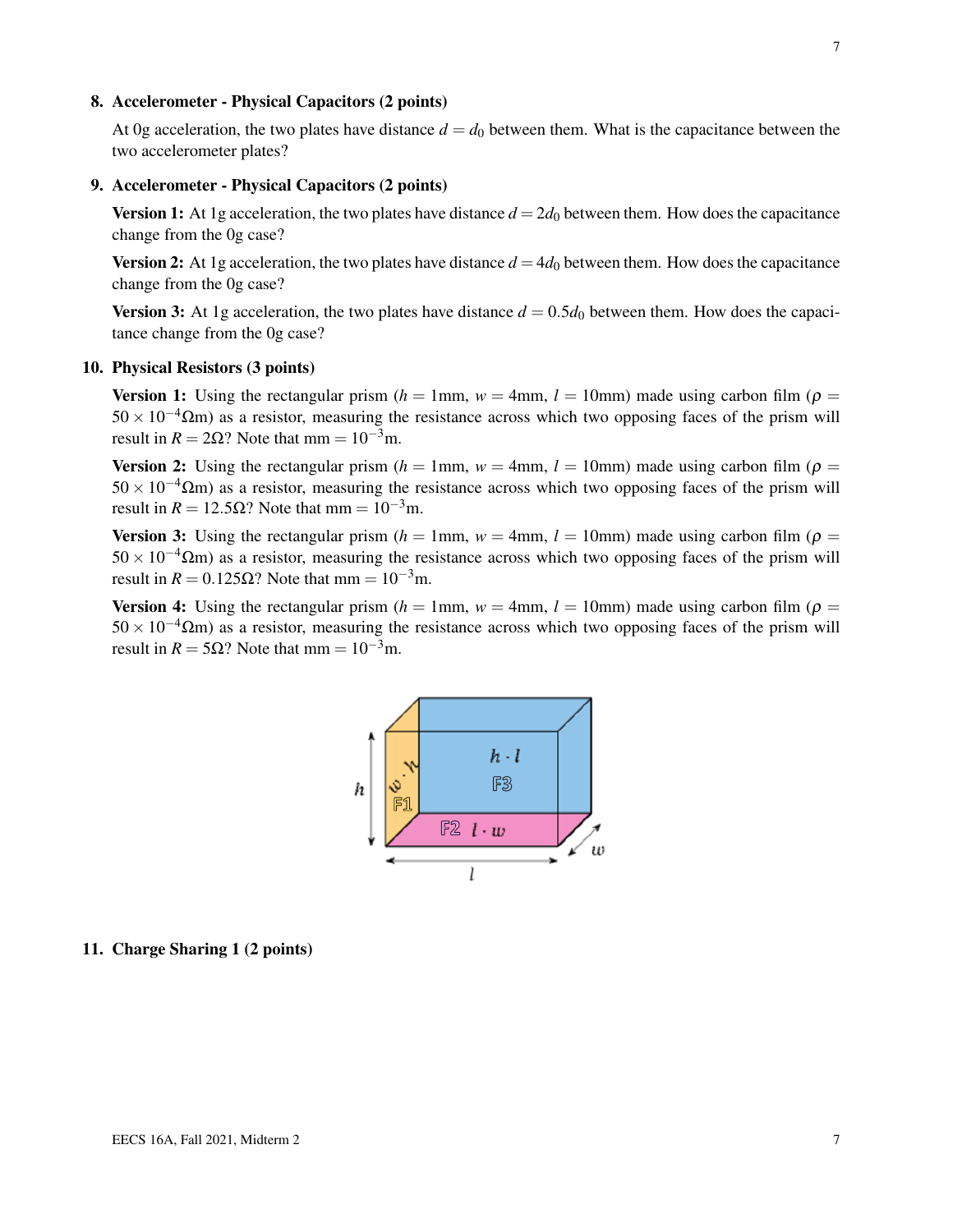

What will the above circuit look like after the phase 1 switches (labeled  $\phi$ 1) are closed? Note that phase 2 switches (labeled  $\phi$ 2) remain open.

A.

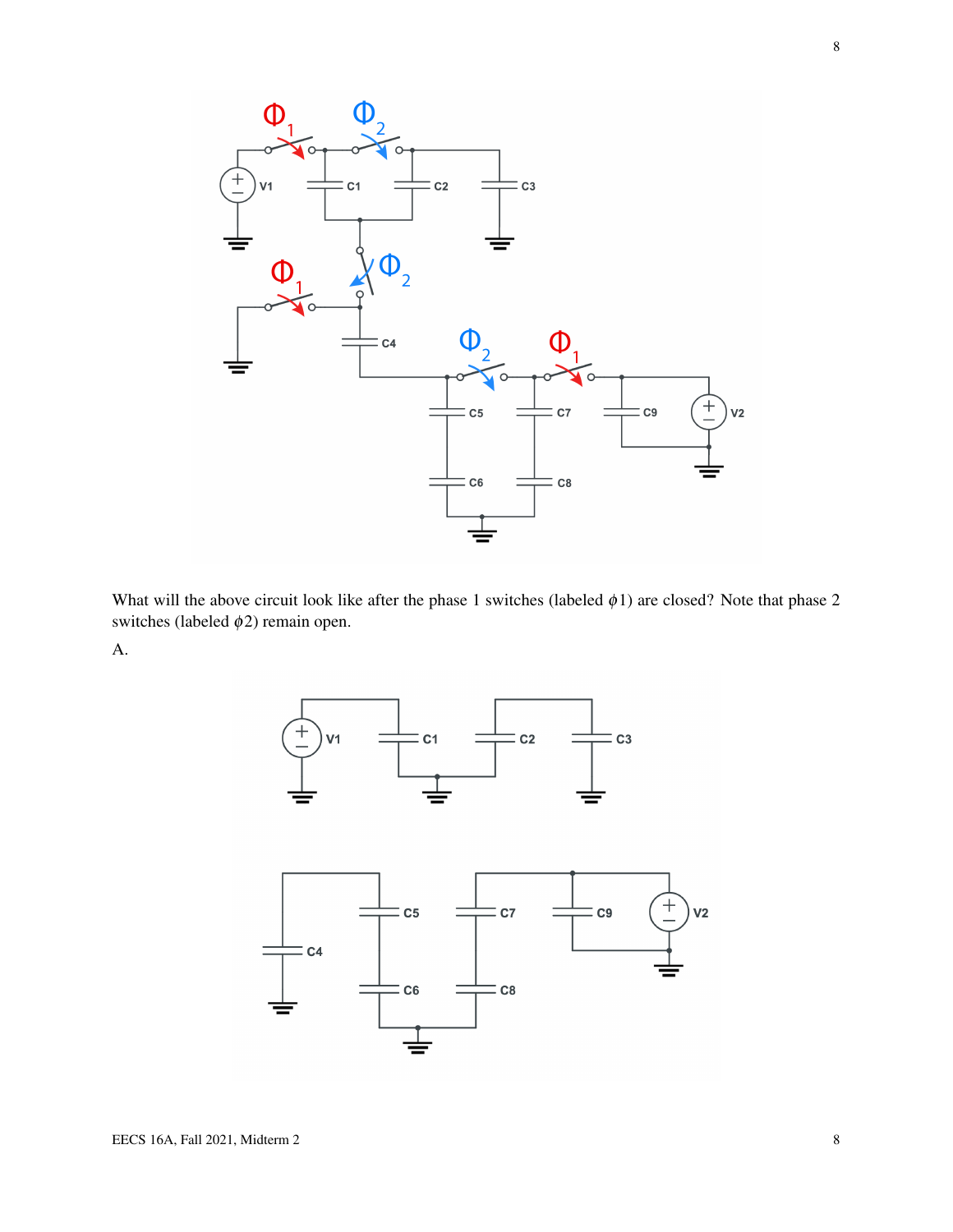

C.





# 12. Charge Sharing 2 (3 points)

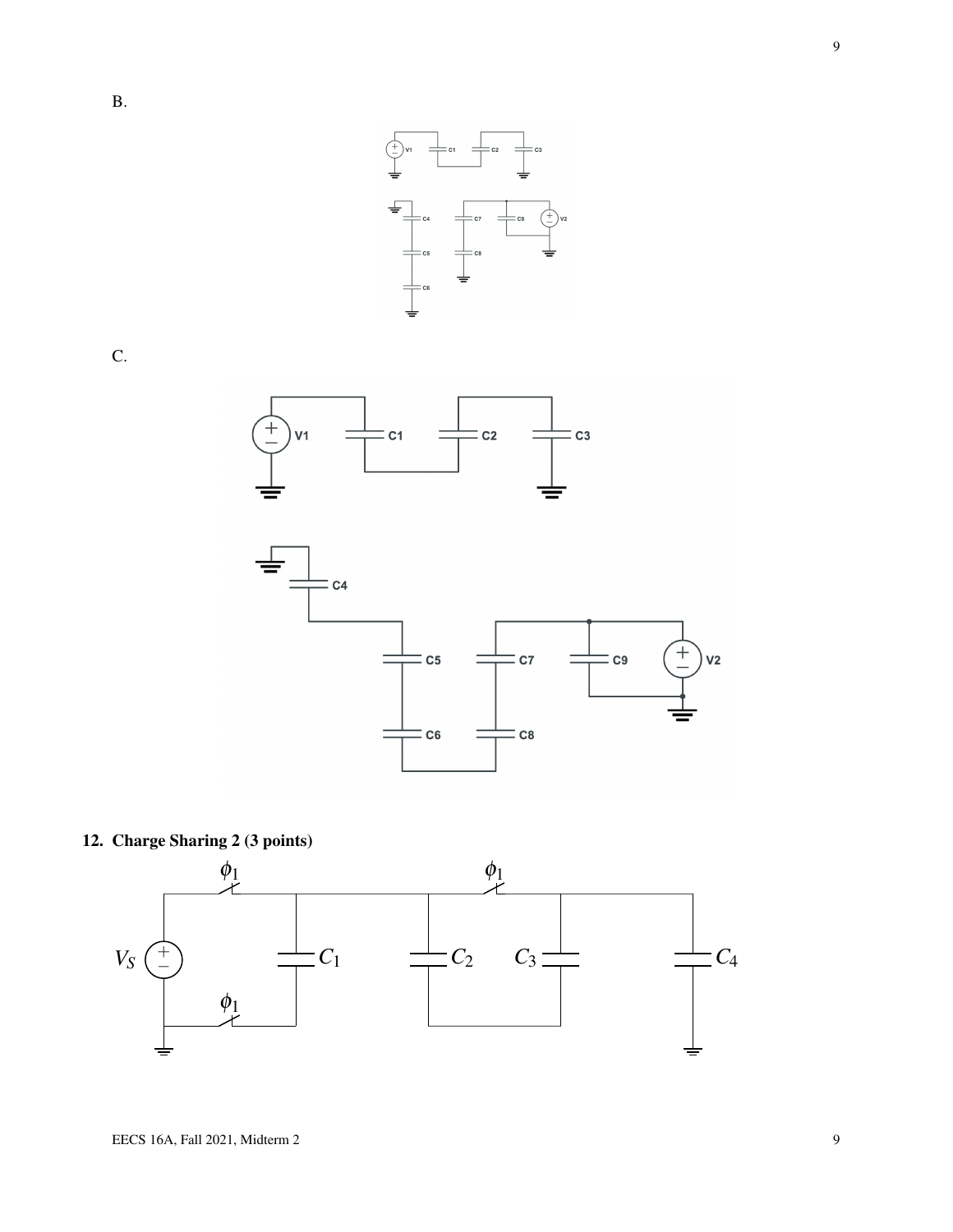**Version 1:** Assume  $V_s = 3V$  and  $C_1 = C_2 = C_3 = C_4 = 5F$ .

**Version 2:** Assume  $V_s = 2V$  and  $C_1 = C_2 = C_3 = C_4 = 3F$ .

**Version 3:** Assume  $V_s = 1V$  and  $C_1 = 1F$ ,  $C_2 = 2F$ ,  $C_3 = 3F$ ,  $C_4 = 4F$ . All capacitors are initially uncharged before the switches are closed. The switches are closed and the circuit reaches steady state.

- (a) How much charge is on *C*<sup>4</sup> after the switches are closed?
- (b) How much charge is on  $C_2$  after the switches are closed?

### 13. Charge Sharing 3 (6 points)

**Version 1:** In the following circuit, you are given that capacitors  $C_A$ ,  $C_B$ , and  $C_C$  have charges  $Q_A$ ,  $Q_B$ , and  $Q_C$  and stored in them, respectively, where the polarity of the charges are depicted in the schematics below. You are also told that  $C_A = C_B = C_C = 1F$  and the total charge at node *x* is  $Q_x = 4$  Coulombs and the total charge at node *y* is  $Q_x = 1$  Coulomb. What are the voltages at node  $y(V_y)$  and node  $x(V_x)$ ?

**Version 2:** In the following circuit, you are given that capacitors  $C_A$ ,  $C_B$ , and  $C_C$  have charges  $Q_A$ ,  $Q_B$ , and *Q<sup>C</sup>* and stored in them, respectively, where the polarity of the charges are depicted in the schematics below. You are also told that  $C_A = C_B = C_C = 1F$  and the total charge at node *x* is  $Q_x = 5$  Coulombs and the total charge at node *y* is  $Q_x = 2$  Coulomb. What are the voltages at node  $y(V_y)$  and node  $x(V_x)$ ?

Version 3: In the following circuit, you are given that capacitors  $C_A$ ,  $C_B$ , and  $C_C$  have charges  $Q_A$ ,  $Q_B$ , and *Q<sup>C</sup>* and stored in them, respectively, where the polarity of the charges are depicted in the schematics below. You are also told that  $C_A = C_B = C_C = 1F$  and the total charge at node *x* is  $Q_x = 7$  Coulombs and the total charge at node *y* is  $Q_x = 4$  Coulomb. What are the voltages at node  $y(V_y)$  and node  $x(V_x)$ ?



#### 14. Op Amps (5 points)

**Version 1:** Oscar has built the following circuit. What is the output  $V_{out}$  from his circuit when  $V_s = 5V$ ,  $R_1 = R_2 = R_3 = 1\Omega$ , and  $V_{in} = 6V$ ?

**Version 2:** Oscar has built the following circuit. What is the output  $V_{out}$  from his circuit when  $V_s = 5V$ ,  $R_1 = R_2 = R_3 = 4\Omega$ , and  $V_{in} = 5V$ ?

**Version 3:** Oscar has built the following circuit. What is the output  $V_{out}$  from his circuit when  $V_s = 6V$ ,  $R_1 = R_2 = R_3 = 2\Omega$ , and  $V_{in} = 7V$ ?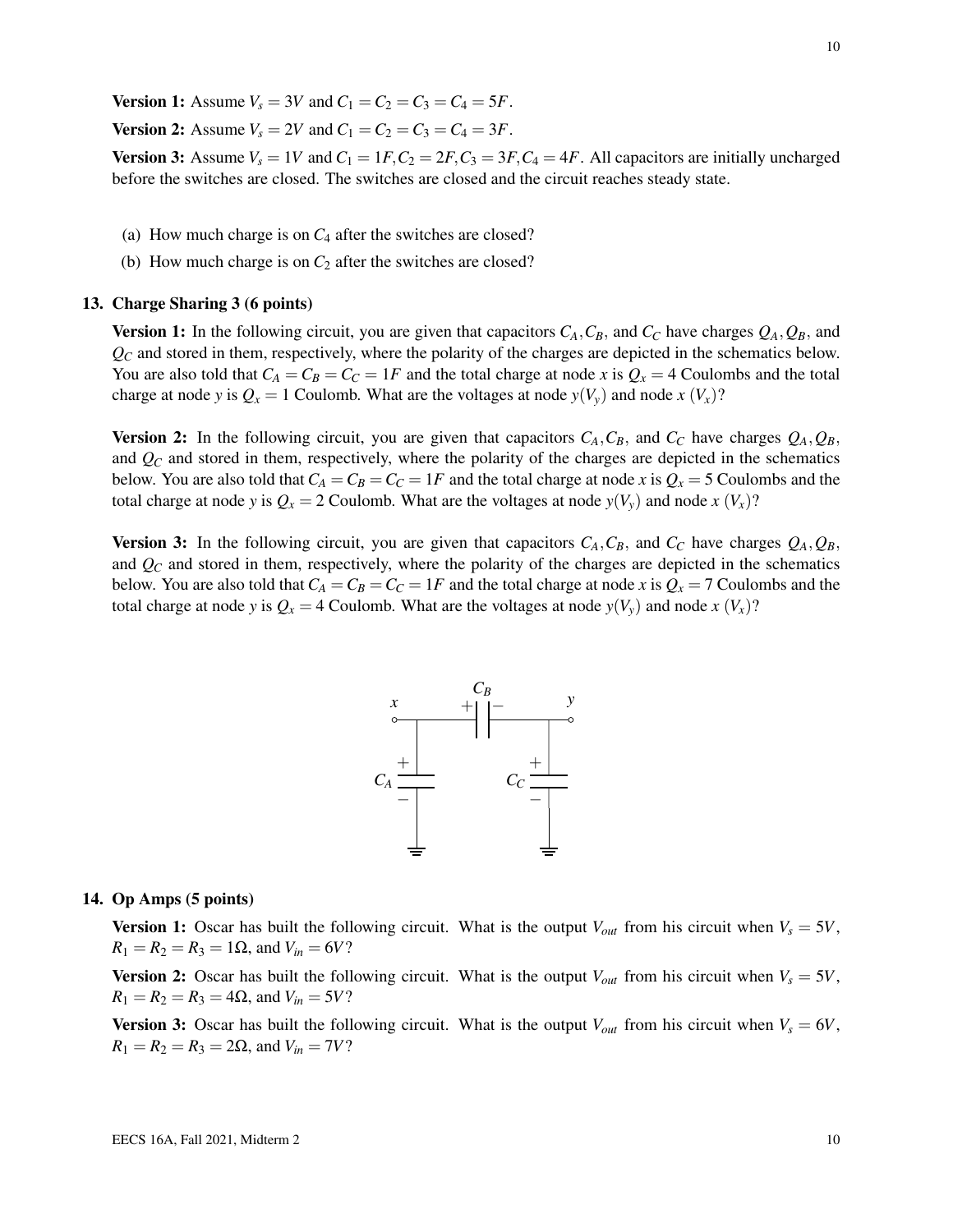

15. Op Amps (3 points)



**Version 1:** Alex has a  $V_{in} = 1.1V$  input voltage source, but wants an output  $V_{out} = 4.4V$  to power their Launchpad. They are planning to use the following circuit to implement that.

**Version 2:** Alex has a  $V_{in} = 1.1V$  input voltage source, but wants an output  $V_{out} = 3.3V$  to power their Launchpad. They are planning to use the following circuit to implement that.

**Version 3:** Alex has a  $V_{in} = 1.1V$  input voltage source, but wants an output  $V_{out} = 2.2V$  to power their Launchpad. They are planning to use the following circuit to implement that.

What resistance value *R* should Alex choose to get their desired voltage?

### 16. Comparators (4 points)

For the circuit shown above (left), we aim to find the value of an unknown resistor from the comparator outputs. The right plot shows the measured  $V_{\text{out}}$  for  $V_{\text{in}}$  ranging from -10V to 10V and

**Version 1:**  $V_s = 4V$ 

**Version 2:**  $V_s = 3V$ 

**Version 3:**  $V_s = 1$  V

What is the value of the unknown resistor?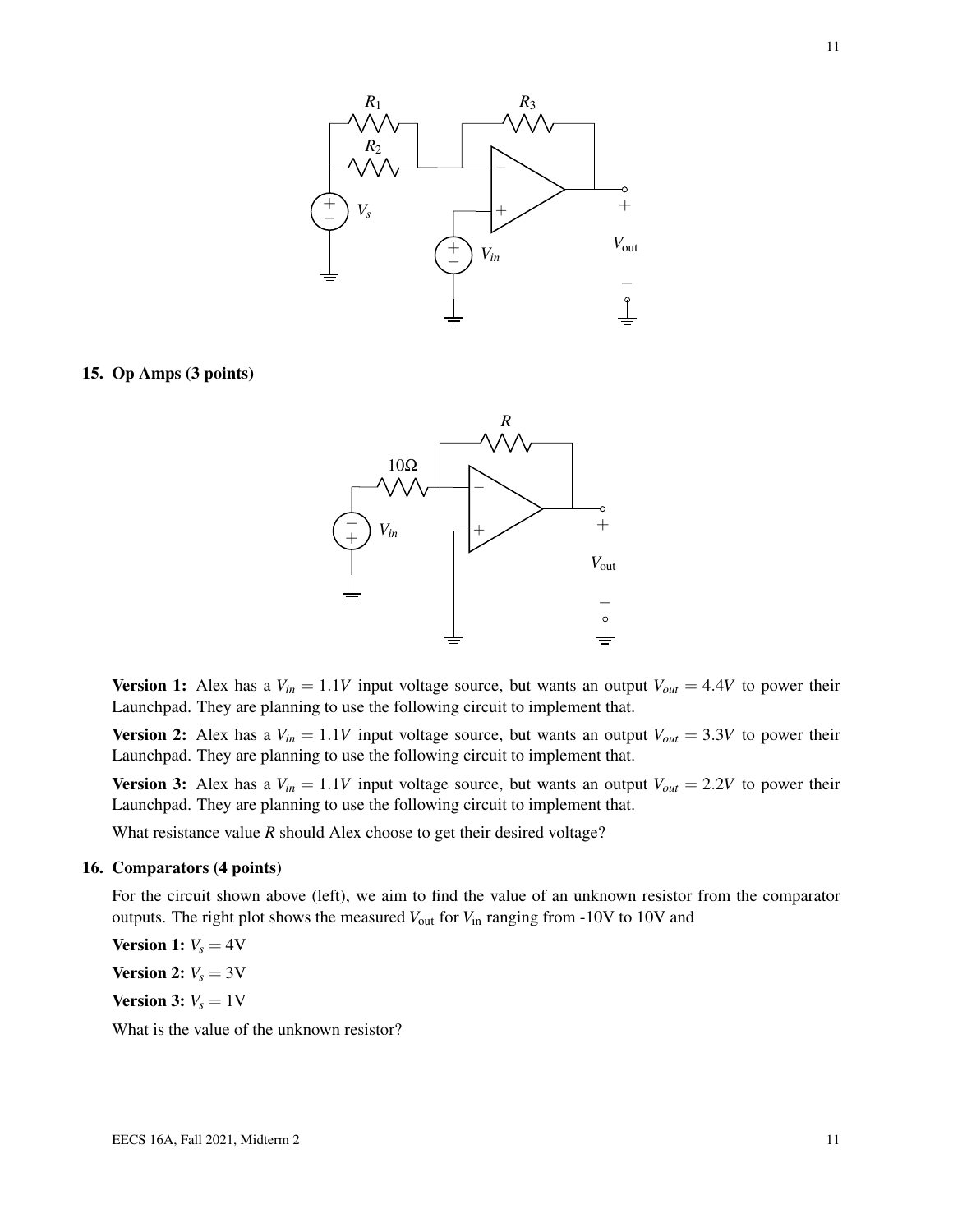

### 17. Comparators 2 (4 points)

Now, we want to find the value of an unknown capacitor using the comparator outputs. For the circuit shown above (left), Version 1:  $I_{in} = 1\mu A$ , Version 2:  $I_{in} = 3\mu A$ , Version 3:  $I_{in} = 0.5\mu A$  and the initial voltage across the capacitor is 0 when  $t = 0$ . The plot of  $V_{out}(t)$  for time *tt* from 0-10s is shown on the right. Note that  $\mu = 10^{-6}$ . What is the value of the capacitor?



# 18. Superposition (4 points)

Find the current  $i_3$  in the circuit diagram.

Version 1: Note that  $V_s = 15$  V,  $I_s = 4.5$  A,  $R_1 = R_2 = 10$  Ω, and  $R_3 = R_4 = 5$  Ω.

Version 2: Note that *V<sub>s</sub>*=15 V, *I<sub>s</sub>*=6 A, *R*<sub>1</sub>=*R*<sub>2</sub>=10 Ω, and *R*<sub>3</sub>=*R*<sub>4</sub>=5 Ω.

Version 3: Note that  $V_s = 15$  V,  $I_s = 3$  A,  $R_1 = R_2 = 10$  Ω, and  $R_3 = R_4 = 5$  Ω.

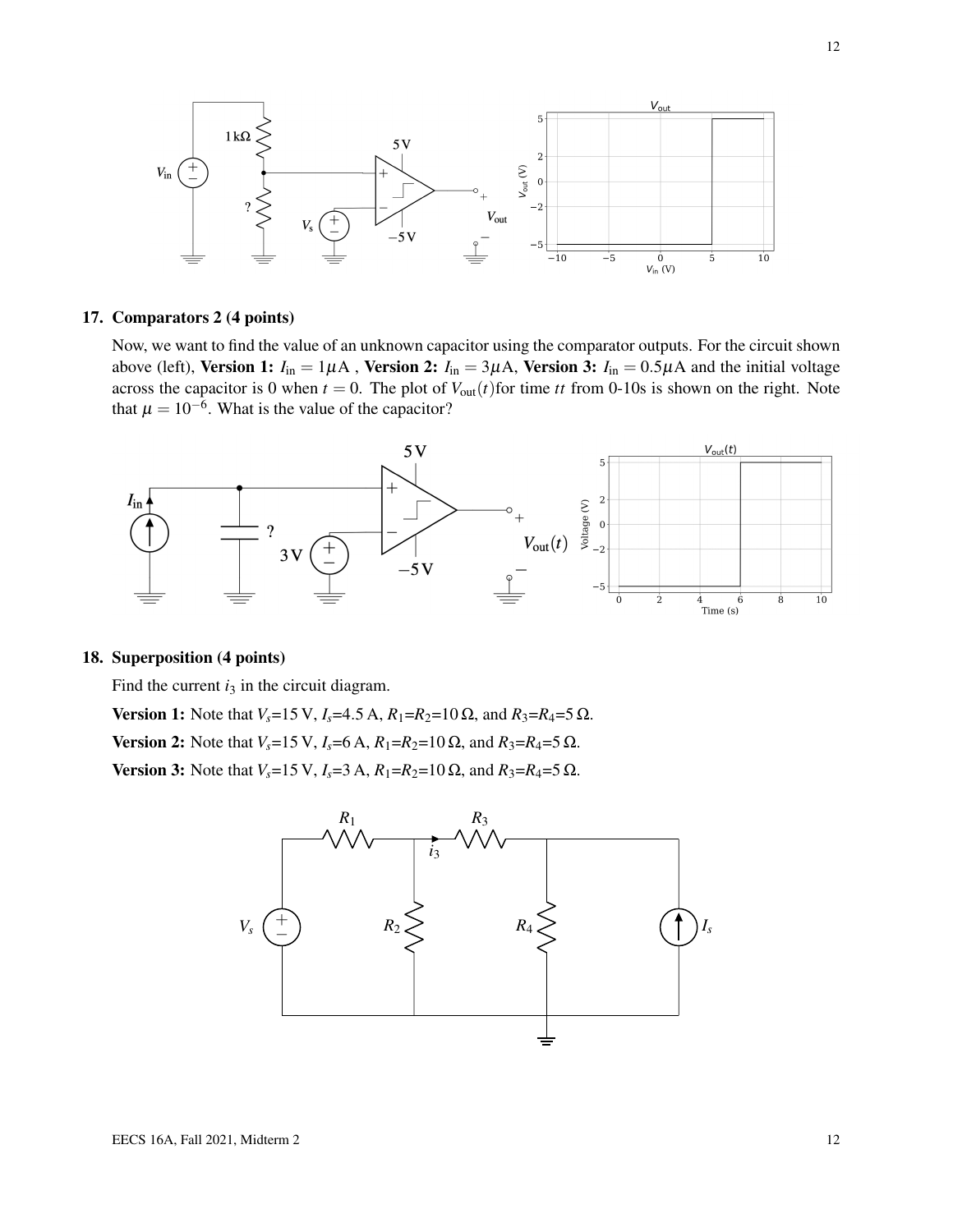### 19. Energy/Power (6 points)

In the circuit below,

**Version 1:**  $V_s = 5V$ ,  $I_s = 2mA$ , and  $R_1 = 5000 Ω$ **Version 2:**  $V_s = 4V$ ,  $I_s = 2mA$ , and  $R_1 = 4000 Ω$ **Version 3:**  $V_s = 4V$ ,  $I_s = 1.5mA$ , and  $R_1 = 8000 Ω$ 



- (a) (2 points) What is the power dissipated by  $R_1$ ?
- (b) (2 points) What is the power supplied by  $I_s$ ?
- (c) (2 points) What is the power dissipated by  $V_s$ ?

### 20. Circuit Design (6 points)

In this problem, you are going to design a system that detects a broken wire. The red wire, the wire connecting box y to ground in figures 1 and 2 below, is the wire we are interested in. Figure 1 shows a circuit equivalent of the system in normal operation where the alarm should not be triggered. Figure 2 shows a circuit equivalent of the system where the alarm should be triggered. The broken wire, shown in figure 2, should cause a non-zero voltage drop across box y which will trigger the alarm.



Figure 1: Alarm is off.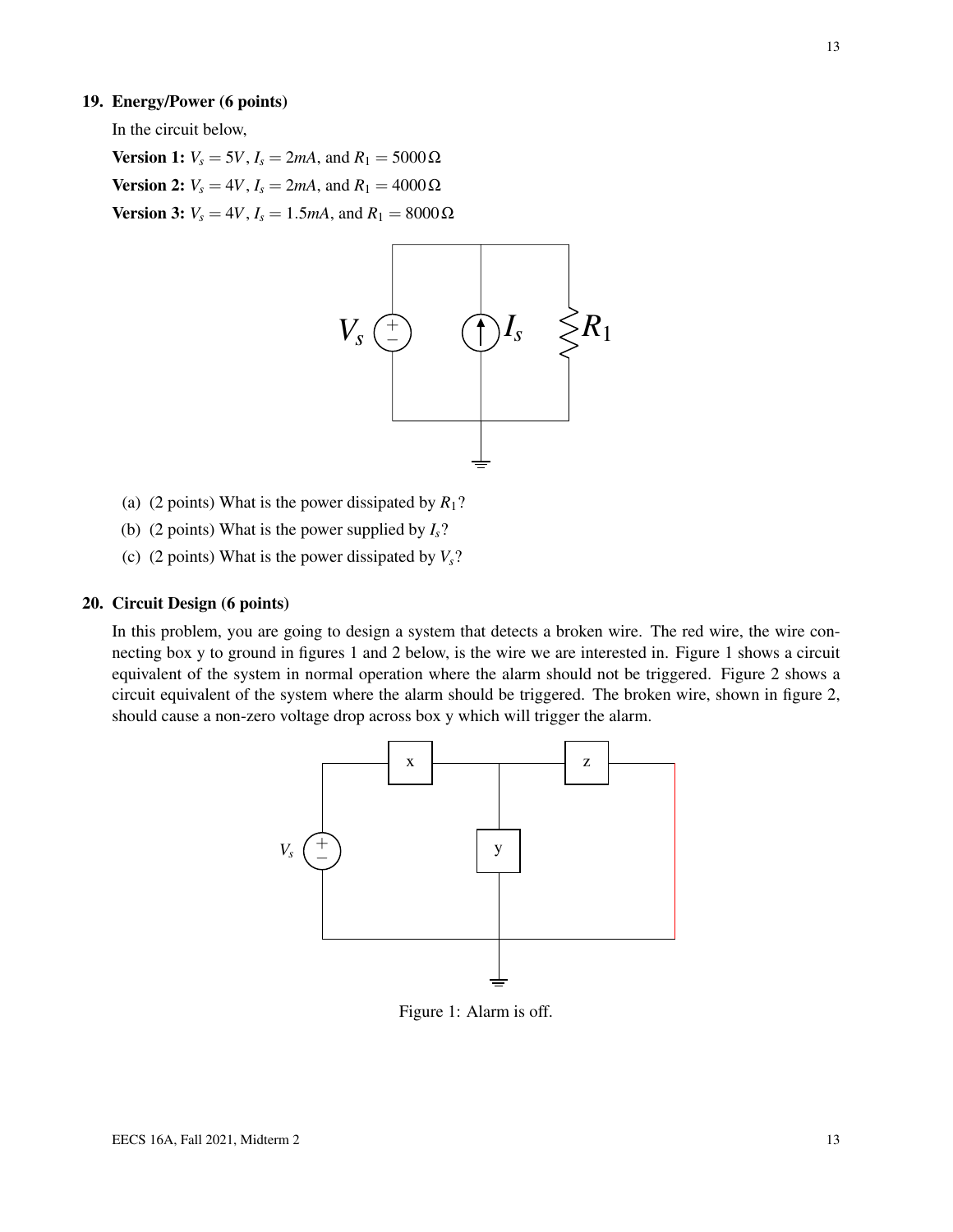

Figure 2: Alarm is triggered.

Given this information, choose the appropriate elements for box1, box2 and box 3 from options (a)-(d). Note that you are only allowed to use each component once.

(a) Wire **.** 

(b) Alarm

$$
\begin{array}{c}\nR_{alarm} = 5\Omega \\
-\sqrt{\sqrt{\sqrt{\sqrt{1-\frac{1}{2}}}}\n\end{array}
$$

(c) Resistor *R*=10Ω<br>ΛΛΛ

(d) Open circuit

# 21. Thevenin and Norton (5 points)

Version 1: Find the Thevenin equivalent voltage and resistance of the given circuit between terminals A and B.

Version 2: Find the Norton equivalent current and resistance of the given circuit between terminals A and B: